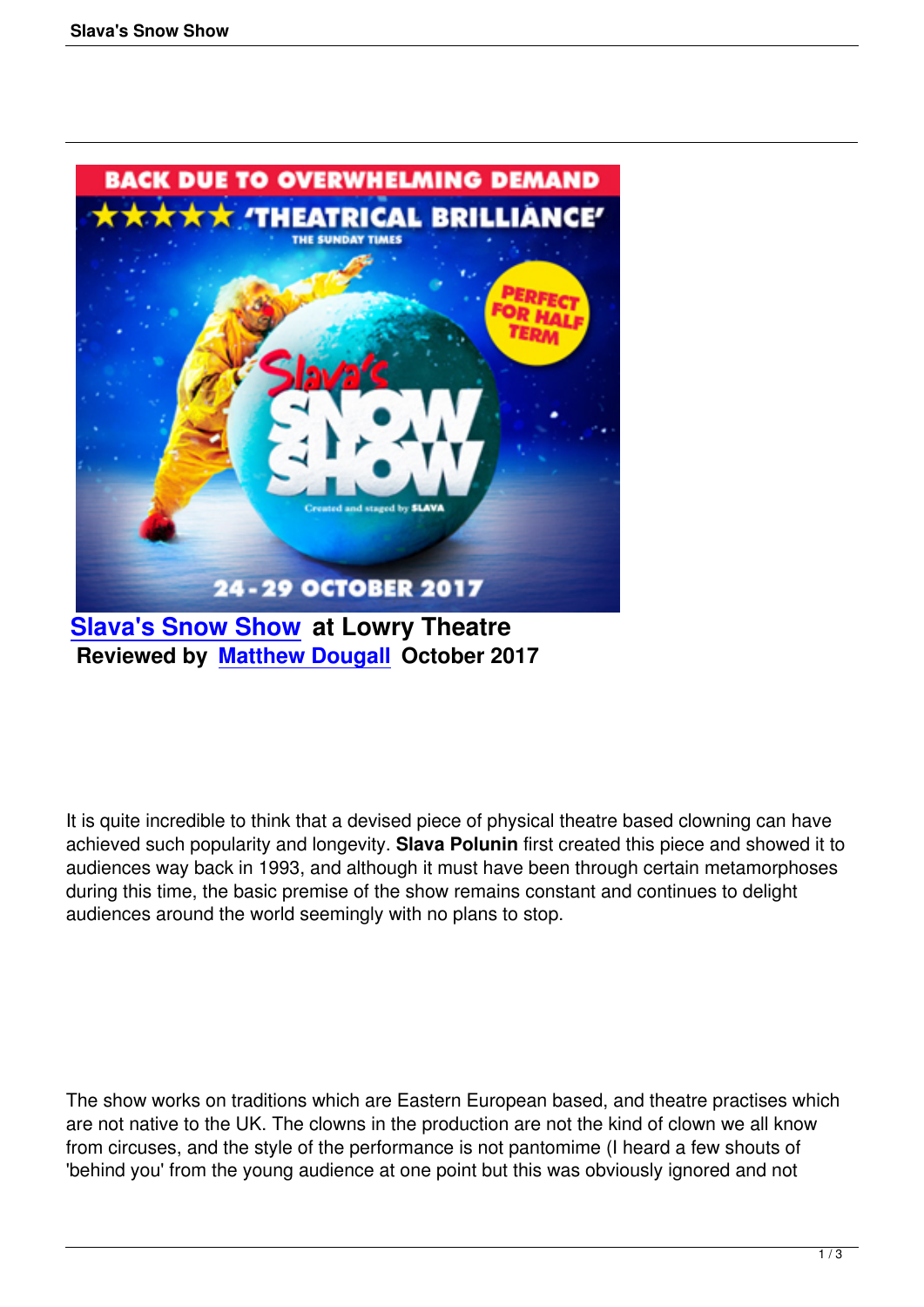understood by the performer), nor is it able to be pigeon-holed into any UK theatre format. It takes as its roots the teachings of people like Grotowski and so I would assume that the production would be more accessible in other European countries rather than here in the UK. This, for me is both the greatness of the piece and its inherent problem.

As a middle-aged theatre practitioner who has been through the mill and am still active on both sides of the forth wall, I found this piece of theatre totally spellbinding and fascinating. The Slava company being absolutely at the top of their game. It was a complete and faultless presentation and highly skilful. Full of pathos, humour, slapstick, and with enough special effects - all of which were utterly spectacular and stunning - to make any producer take a second glass of whisky; but my concern lies with exactly this... the style of presentation is foreign to us islanders, and so to market this show as a family show suitable for young children, is perhaps not necessarily the way to go. I was surrounded by youngsters this evening... all anything from 5 years to perhaps 11, and all were quiet but somewhat bored in the first half. It took them a long time to latch on to the style and the premise of the show. Too long actually.

Some of the moments were sad and perhaps a little scary - and they went on too long for 21st century 8 year olds, and they only really began to emote and join in after the interval when things got a little crazier and the cast came amongst us with umbrellas dripping water everywhere.

The company of 8 (**Tatiana Karamysheva**, **Bradford West**, **Robert Saralp**, **Oleg Lugovsky**, **N ikolai Terentiev**

, **Aron De Casmaker**

, **Christopher Lymm** and